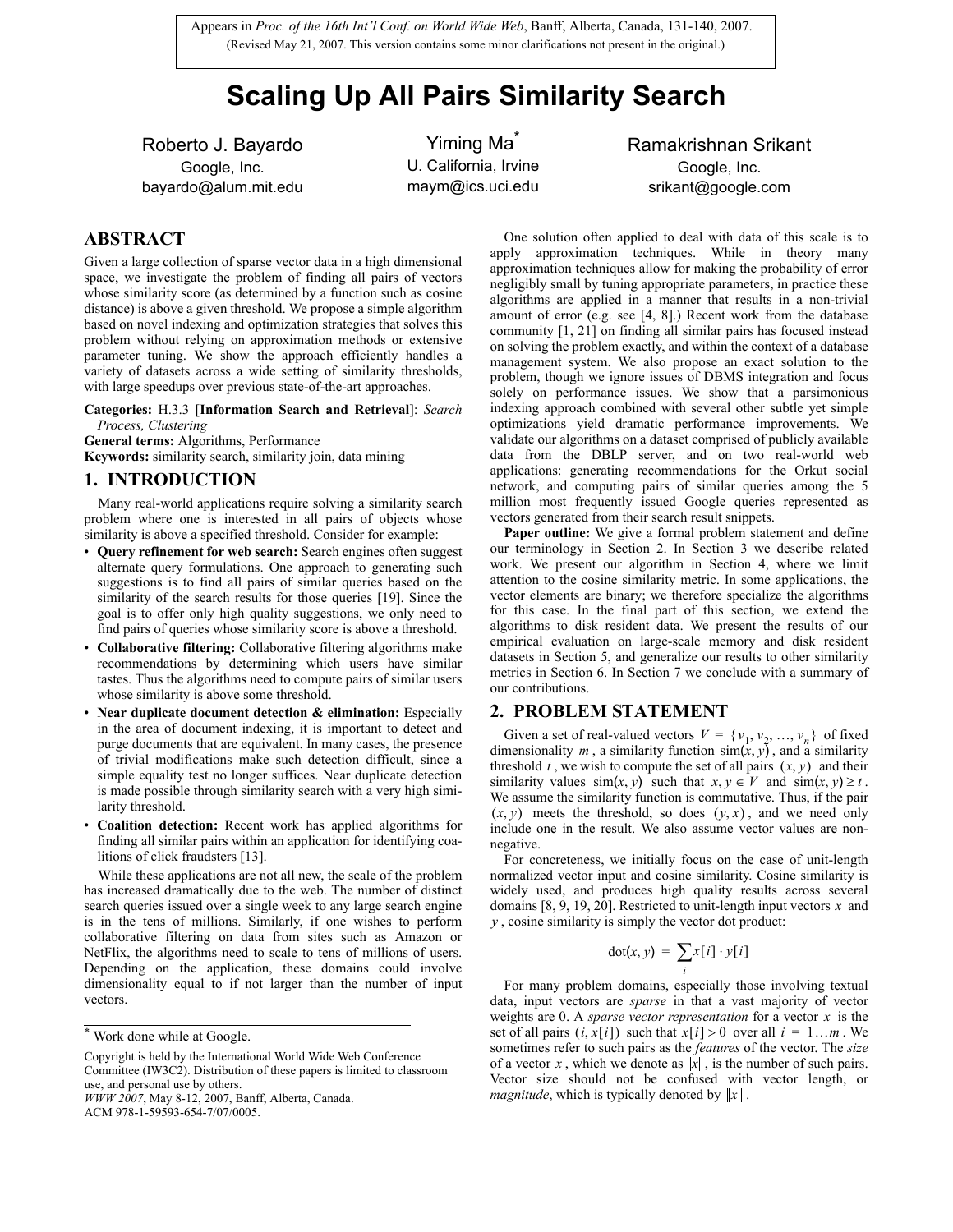Given a set of sparse vectors *V* , an *inverted list* representation of the set consists of *m* lists  $I_1, I_2, ..., I_m$  (one for each dimension), where list  $I_i$  consists of all pairs  $(x, w)$  such that vector *x* is in *V*,  $x[i] = w$ , and *w* is non-zero. Each *I<sub>i</sub>* is a list and not a set since we may impose requirements on the order in which its elements appear.

For a given vector  $x$  we denote the maximum value  $x[i]$  over all *i* as maxweight(x). For a given dimension *i*, we denote the maximum value  $x[i]$  over all vectors  $x$  in the dataset  $V$  as  $maxweight_i(V)$ .

# <span id="page-1-0"></span>**3. RELATED WORK**

The all-pairs similarity search problem is a generalization of the well-known nearest neighbor problem in which the goal is to find the nearest neighbors of a given point query. There is a wide body of work on this problem, with many recent works considering various approximation techniques [[6](#page-9-8), [10,](#page-9-9) [11,](#page-9-19) [12\]](#page-9-10). Approximation methods aim to reduce the dimensionality and/or size of the input vectors. The all-pairs similarity search problem has been directly addressed by Broder et al. in the context of identifying nearduplicate web pages [\[4\]](#page-9-1). In this work, the problem is solved approximately by applying a sketching function based on min-wise independent permutations in order to compress document vectors whose dimensions correspond to distinct n-grams (called *shingles*). To further improve performance, and to avoid issues of false resemblance, the implementation removes the most frequent shingles, though the actual effect of this heuristic is not quantified. Our methods do not resort to approximation or discarding of frequent features, and thus our contribution is to scale exact methods to larger datasets. Additionally, the techniques we propose are orthogonal to some approximation approaches that reduce vector size such as min hashing, and can be combined with them for even greater improvements in scalability.

Our work is also related to work in information retrieval (IR) optimization [\[5,](#page-9-11) [14](#page-9-12), [15](#page-9-13), [16](#page-9-14), [17](#page-9-15), [22,](#page-9-16) [23\]](#page-9-17). In IR, each document can be represented by a sparse vector of weighted terms, indexed through inverted lists. The user query, itself a list of terms, can be represented by a sparse vector of those terms with certain (usually equal) weights. Answering the query then amounts to finding all, or the top k, document vectors with non-zero similarity to the query vector, ranked in order of their similarity. The above-cited works propose various optimizations for this problem, which Turtle and Flood [\[23\]](#page-9-17) classify into two categories: term-at-a-time and document-at-a-time approaches. Optimization strategies for document-at-a-time processing typically exploit the fact that the user is looking for the top  $r$  documents, and hence do not directly apply to our problem domain. The term-at-a-time strategies that are "safe" (complete), such as Turtle and Flood's term-at-a-time max score optimization, are more applicable. Our work develops more powerful optimizations that exploit the particular requirements of the all-pairs similarity search problem.

The all-pairs similarity search problem has also been addressed in the database community, where it is known as the *similarity join* problem [[1](#page-9-5), [7,](#page-9-20) [21\]](#page-9-6). The techniques proposed in this work fall into two categories. Signature based solutions convert an imprecise matching problem to a precise matching problem followed by a filtering phase to eliminate false positives. Inverted list based solutions exploit IR techniques such as those discussed above. We leverage and extend upon some of the ideas proposed in this work, and use them as comparison points in our experiments.

Other related work includes clustering of web data [\[2,](#page-9-18) [8](#page-9-2), [19,](#page-9-0) [20](#page-9-4)]. These applications of clustering typically employ relatively straightforward exact algorithms or approximation methods for computing similarity. Our work could be leveraged by these applications for improved performance or higher accuracy through less reliance on approximation.

# <span id="page-1-1"></span>**4. ALGORITHMS**

We now describe our algorithm that can be used to exactly (without approximation) solve the all-pairs similarity search problem. We present the algorithm as a series of refinements to simplify understanding of the various optimizations and engineering choices we made. We initially assume memory residence of the vectors and/or index structures, which allows each algorithm to solve the all-pairs problem with only a single pass over the data. Extensions for datasets that are larger than available memory appear in [Section 4.6.](#page-5-1)

## **4.1 A Basic Inverted Index-Based Approach**

One can naively solve the all-pairs similarity search problem by employing an IR system to build an inverted list index of the input vectors, and issuing each input vector as if it were a query to find the set of matching documents. Matching documents could then be filtered according to the similarity threshold, or the IR system itself could be modified to only return documents that meet the threshold. It is easy to see that such an algorithm produces correct results for any similarity function that must compare only those dimensions for which both inputs have non-zero weights. Unfortunately, there are several inefficiencies to this approach: (1) For each similar pair  $(x, y)$  it wastes computation effort also generating the pair  $(y, x)$ . (2) It builds a full inverted list index prior to generating any output, and (3) it requires both the index and the vectors themselves remain memory resident for high performance.

A better approach is to instead build the index dynamically as suggested in [\[21\],](#page-9-6) and to store the vector weights within the inverted index itself. Score accumulation [\[14\]](#page-9-12) can then be applied to compute the similarity function using the inverted index structure alone. An important detail is exactly how the index is accessed in order to accumulate the similarity score. Previous works in IR [\[23\]](#page-9-17) and similarity join processing [\[21\]](#page-9-6) use a heap data structure to merge the inverted lists corresponding to each feature of a given vector  $x$ . Such an approach is appealing in IR when only the first  $n$  answers may be required, since only the initial portion of many lists may need to be accessed. However, in the case where all answers (meeting a particular score threshold) are required, each inverted list participating in the merge may often be scanned in its entirety. Our approach at exploiting the inverted lists is to instead scan each one individually and accumulate scores in a hash-based map. This approach offers improved locality and avoids the logarithmic overhead of the heap structure.

Pseudo-code for our map-based score accumulation approach, which we call All-Pairs-0, appears in [Figure 1](#page-2-0). The top-level function scans the dataset and incrementally builds the inverted lists. The Find-Matches-0 subroutine scans the inverted lists to perform score accumulation. We call any vector  $y$  that is added to the weight accumulation map a *candidate vector for x ,* and the vector pair  $(x, y)$  a *candidate pair*. The algorithm checks the score of each candidate pair, and adds the pair in the result set if it meets the threshold.

# **4.2 Exploiting the Threshold During Indexing**

Up to now we have consulted the similarity score threshold only to determine which candidate pairs make it into the result set. Previous work has described how to exploit a similarity threshold more aggressively in order to limit the set of candidate pairs that are considered [\[21](#page-9-6), [23\]](#page-9-17), but these approaches still involve building the complete inverted index over the vector input. Our approach is different than previous work in that rather than simply exploiting the threshold to reduce candidate pairs, we exploit the threshold to reduce the amount of information indexed in the first place. This approach dramatically reduces the number of candidate pairs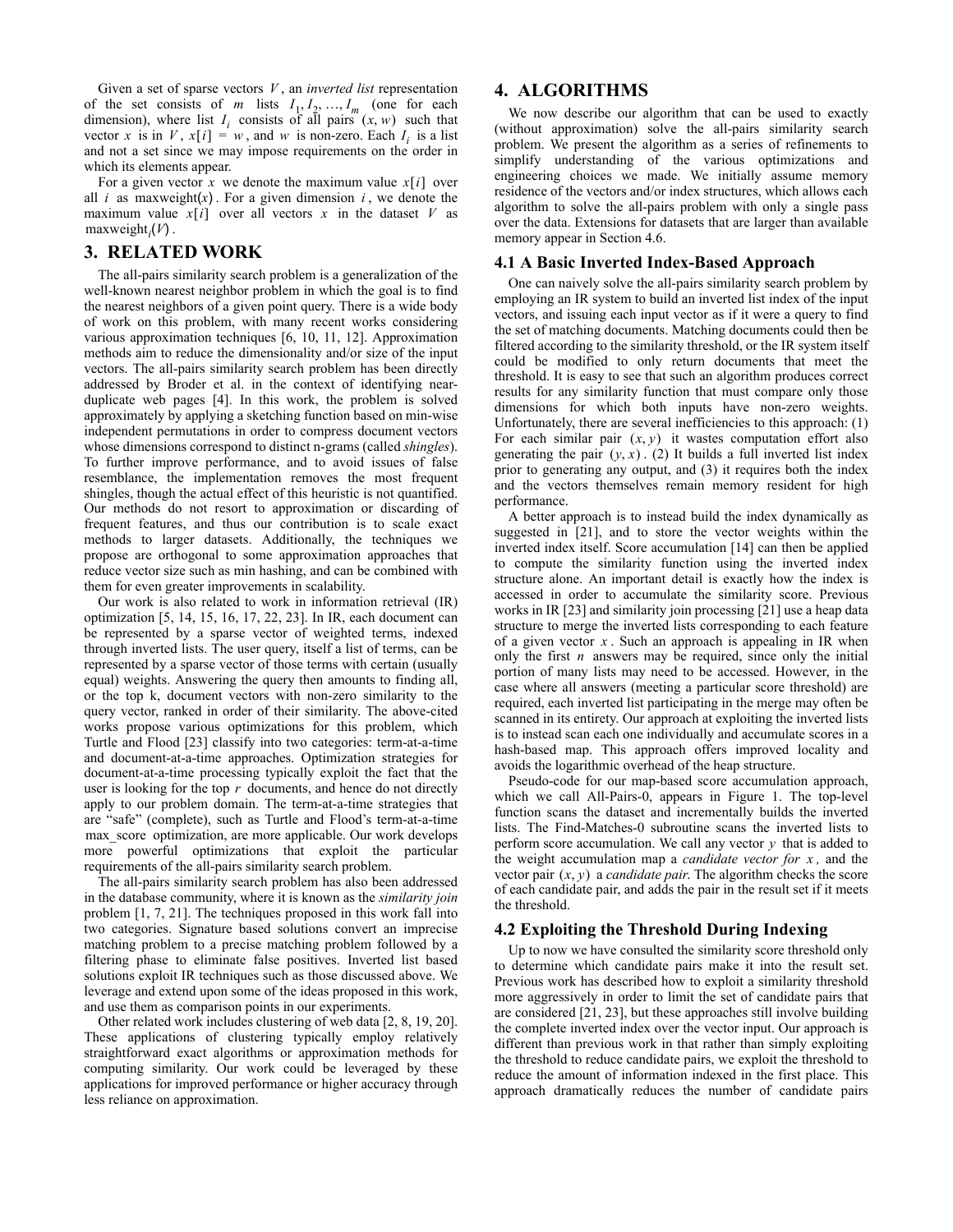ALL-PAIRS-0(*V*, *t*)  
\n
$$
\begin{array}{l}\nO \leftarrow \varnothing \\
I_1, I_2, ..., I_m \leftarrow \varnothing \\
\text{for each } x \in V \text{ do} \\
O \leftarrow O \cup \text{FIND-MATCHES-0}(x, I_1, ..., I_m, t) \\
\text{for each } i \text{ s.t. } x[i] > 0 \text{ do} \\
I_i \leftarrow I_i \cup \{(x, x[i])\} \\
\text{return } O\n\end{array}
$$

FIND-MATCHES- $0(x, I_1, ..., I_m, t)$ **for each** *i* s.t.  $x[i] > 0$  **do for each**  $(y, y[i]) \in I_i$  **do** for each y with non-zero weight in  $A$  do **if**  $A[y] \ge t$  **then return** *M*  $A \leftarrow$  empty map from vector id to weight *M* ← ∅  $A[y] \leftarrow A[y] + x[i] \cdot y[i]$  $M \leftarrow M \cup \{(x, y, A[y])\}$ 

#### **Figure 1. A basic inverted index based approach.**

<span id="page-2-0"></span>

FIND-MATCHES-1(x, *I*<sub>1</sub>, …, *I*<sub>m</sub>, *t*)

\n
$$
A \leftarrow \text{empty map from vector id to weight}
$$
\n
$$
M \leftarrow \emptyset
$$
\nfor each *i* s.t. *x*[*i*] > 0 *d***o**

\nfor each *(y, y[i])* ∈ *I*<sub>i</sub> *d***o**

\n
$$
A[y] \leftarrow A[y] + x[i] \cdot y[i]
$$
\nfor each *y* with non-zero weight in *A d***o**

\n∴ Recall that *y'* is the unindexed portion of *y*

\n⇒ *s* ← *A*[*y*] + dot(*x, y'*)

\nif *s* ≥ *t* then

\n
$$
M \leftarrow M \cup \{(x, y, s)\}
$$
\nreturn *M*

#### **Figure 2. An algorithm that exploits the threshold during indexing.**

<span id="page-2-1"></span>considered and reduces overhead such as index construction and inverted list scanning during score accumulation.

The threshold-based refinement to our algorithm appears in [Figure 2](#page-2-1). The main loop of the All-Pairs function now iterates over features from most to least frequent, and avoids indexing any vector features until a particular condition is met. The result is to index just enough of the least frequent features to ensure that any vector  $y$  that has the potential of meeting the similarity threshold given *x* must be identified as a candidate of *x* during matching. The frequency-based feature ordering is not required for correctness; its effect is to heuristically minimize the length of the inverted lists.

By indexing only a subset of vector features, All-Pairs-1 reduces the overall number of candidate pairs that are considered by Find-Matches. Also note that vector features that are indexed are removed from the vector itself in order to preserve memory and speed up the computation that remains after accumulating weights from the partial index. Overall, each vector feature is stored only once, either within the partial index or within the vector itself.

Because of the fact that only a portion of each vector is indexed, after processing the inverted lists within Find-Matches, only a portion of the similarity score will be accumulated. Find-Matches-1 must therefore compute cosine similarity over the unindexed portion of any candidate vector in order to complete the similarity score computation. Even though explicit similarity computation over a pair of input vectors is required by this algorithm, it is almost always substantially faster than All-Pairs-0 because of the vast reduction in the maximum size of its inverted lists. We further optimize away this overhead in subsequent refinements.

To demonstrate correctness of this approach, we must establish two facts: (1) the algorithm correctly computes the similarity score between any candidate pair  $x$  and  $y$ , and (2) for the current vector *x*, any indexed vector *y* such that  $dot(x, y) \ge t$  must be produced

as a candidate of *x* . Before we begin, recall that we denote the unindexed features from vector  $y$  as  $y'$ . Let us further denote the indexed features of vector  $y$  as  $y''$ . Now, to see why (1) holds, note that after accumulating scores over the indexed portion of *y* given *x*, we have accumulated in  $A[y]$  the value dot(*x*, *y*"). Since  $dot(x, y) = dot(x, y') + dot(x, y'')$ , the final sum in Find-Matches-1 (indicated by the arrow) computes the actual cosine similarity score.

To see why (2) holds, note that when indexing a vector, All-Pairs-1 maintains a trivial upperbound *b* on the score attainable by matching the first features of the current vector against any other vector in the dataset. As soon as this upperbound exceeds  $t$ , it begins indexing the remaining features. It thus follows that for any indexed vector *y* and vector *x*, we have that  $dot(x, y') < t$ . We again note that  $dot(x, y) = dot(x, y') + dot(x, y'')$ , hence for any vector *x* and indexed vector *y* for which  $\cos(x, y) \ge t$ , we have that  $cos(x, y'') > 0$ . It follows that at least one indexed feature of *y* is in common with some feature of  $x$ , so  $y$  is produced as a candidate for *x* .

## **4.3 Exploiting a Specific Sort Order**

Recall that the correctness of All-Pairs-1 relies on the fact that it indexes enough of each vector  $y$  to guarantee that  $y$  is produced as a candidate when matched against any other vector  $x$  in the dataset such that  $x$  and  $y$  satisfy the similarity threshold. Note however that correctness is maintained even under a more restrictive condition: a vector *y* must be produced as a candidate only when matched against those vectors that *follow it in the order in which the dataset is processed*. This suggests that by exploiting a particular dataset sort order, we may be able to further reduce the amount of features indexed, and consequently further improve algorithm performance. While previous work [\[21\]](#page-9-6) has noted that sorting the dataset according to particular criteria such as vector size can improve algorithm performance due to the nature of the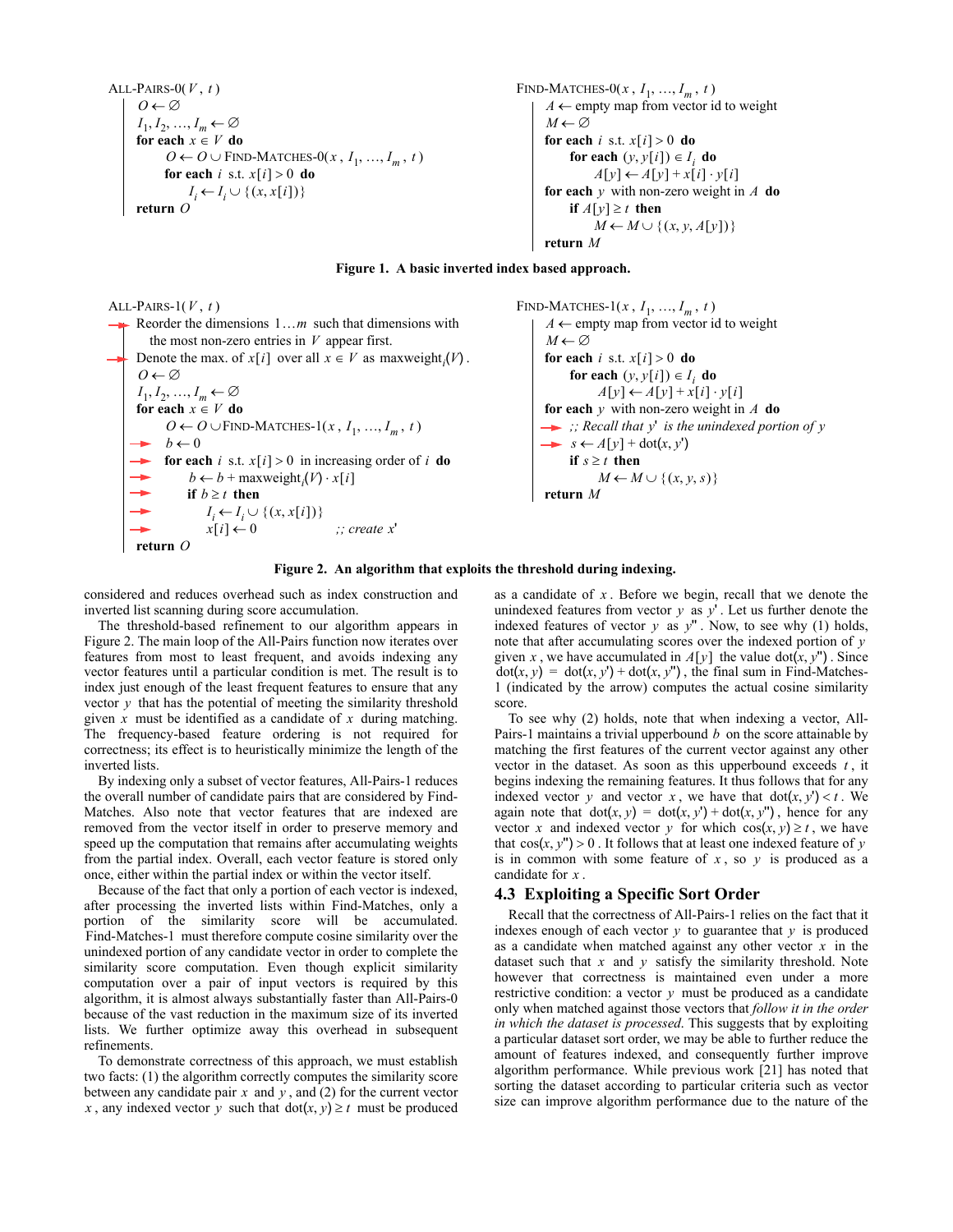$ALL$ -Pairs-2( $V, t$ ) Reorder the dimensions  $1...m$  such that dimensions with the most non-zero entries in  $V$  appear first. Denote the max. of  $x[i]$  over all  $x \in V$  as maxweight<sub>i</sub> $(V)$ . Denote the max. of  $x[i]$  for  $i = 1...m$  as maxweight(x). Sort V in decreasing order of maxweight $(x)$ . **for each**  $x \in V$  **do**  $O \leftarrow O \cup$  FIND-MATCHES-2(*x*, *I*<sub>1</sub>, ..., *I*<sub>*m*</sub>, *t*) **for each** *i* s.t.  $x[i] > 0$  in increasing order of *i* **do if**  $b \ge t$  **then return**  *O O* ← ∅  $I_1, I_2, \ldots, I_m \leftarrow \emptyset$  $b \leftarrow 0$  $b \leftarrow b$  + min(maxweight*i*(*V*), maxweight(*x*)) · *x*[*i*]  $I_i \leftarrow I_i \cup \{(x, x[i])\}$  $x[i] \leftarrow 0$ 

#### <span id="page-3-0"></span>**Figure 3a. A version of All-Pairs that exploits a sort order of the input vectors to further reduce the amount of indexed data, and hence candidate pairs.**

 $\text{FIND-MATCHES-2}(x, I_1, ..., I_m, t)$ 1 2  $\rightarrow$  3  $\rightarrow$  4 5 **for each** i s.t.  $x[i] > 0$  in decreasing order of i **do** 6 Iteratively remove  $(y, w)$  from the front of  $I_i$  while  $|y| < \text{minsize}$ . 7 **for each**  $(y, y[i]) \in I_i$  **do** 8 **if**  $A[y] \neq 0$  or remscore  $\geq t$  then  $\mathbf Q$  $\rightarrow 10$ 11 **for each** y with non-zero weight in  $\vec{A}$  do 12 **if**  $A[y] + min(y', |x|)$  maxweight(x) maxweight(y') ≥ *t* then 13 14 **if**  $s \ge t$  **then** 15 16 **return** *M*  $A \leftarrow$  empty map from vector id to weight  $M \leftarrow \varnothing$ *remscore x i*[ ] maxweight*<sup>i</sup>* ⋅ ( ) *V i* <sup>←</sup> ∑  $$  $A[y] \leftarrow A[y] + x[i] \cdot y[i]$  $remove \leftarrow remove - x[i] \cdot maxweight_i(V)$  $s \leftarrow A[y] + \text{dot}(x, y')$  $M$  ←  $M$   $\cup$  {(x, y, s)}

#### <span id="page-3-1"></span>**Figure 3b. A version of Find-Matches that directly exploits the similarity threshold.**

data structures employed, this work did not otherwise exploit the sort order.

[Figure 3a](#page-3-0) provides our refinement of the All-Pairs procedure that exploits a particular dataset sort order to further minimize the number of indexed features. The ordering over the vectors guarantees any vector  $x$  that is produced after a vector  $y$  has a lower maximum weight. Significantly fewer features of each vector can now be indexed while still guaranteeing candidacy of a vector when matched against those that follow it in the iteration order. To show why, we apply an argument analogous to the correctness claim we made for All-Pairs-1. Note that All-Pairs-2 now maintains an upperbound *b* on the score attainable by matching the first features of a vector against any other vector that follows it in the dataset. As before, as soon as this upperbound exceeds *t* it begins indexing the remaining features. Thus, for any indexed vector  $y$  and vector  $x$  that follows it in the dataset ordering, we have that  $dot(x, y') < t$ , from which correctness follows.

#### **4.4 Exploiting the Threshold During Matching**

The modifications we made to Find-Matches in Find-Matches-1 indirectly exploit the similarity threshold to reduce candidate pairs by virtue of the partially indexed vectors, but the threshold can be exploited more directly in order to further improve performance. Our final refinement of Find-Matches ([Figure 3](#page-3-1)b) exploits the threshold directly in three ways. The first two ways we describe do not rely on the dataset sort order, while the third does.

The first method of exploiting the threshold relies on the fact that as we iterate over the features of  $x$ , we eventually get to the point where if a vector has not already been identified as a candidate of  $x$ , then there is no way it can meet the score threshold. Find-Matches-2 therefore keeps track of such a point by maintaining an upperbound *remscore* on the score attainable between  $x$  and any vector  $y$  that shares none of the "already" processed" features (lines  $3 \& 10$ ). Once the upperbound drops beneath the score threshold, the algorithm switches to a phase where it avoids putting new candidates into the map, and instead only updates accumulated scores of those vectors already in the map (line 8).

The second method of exploiting the threshold takes place in the candidate iteration loop. Note now that Find-Matches-2 does not unconditionally compute the dot product over *x* and each partial candidate vector *y*' . Instead, it computes a cheap upperbound on  $dot(x, y)$ , and only explicitly computes the dot product should the upperbound meet the threshold (line 12). With this optimization,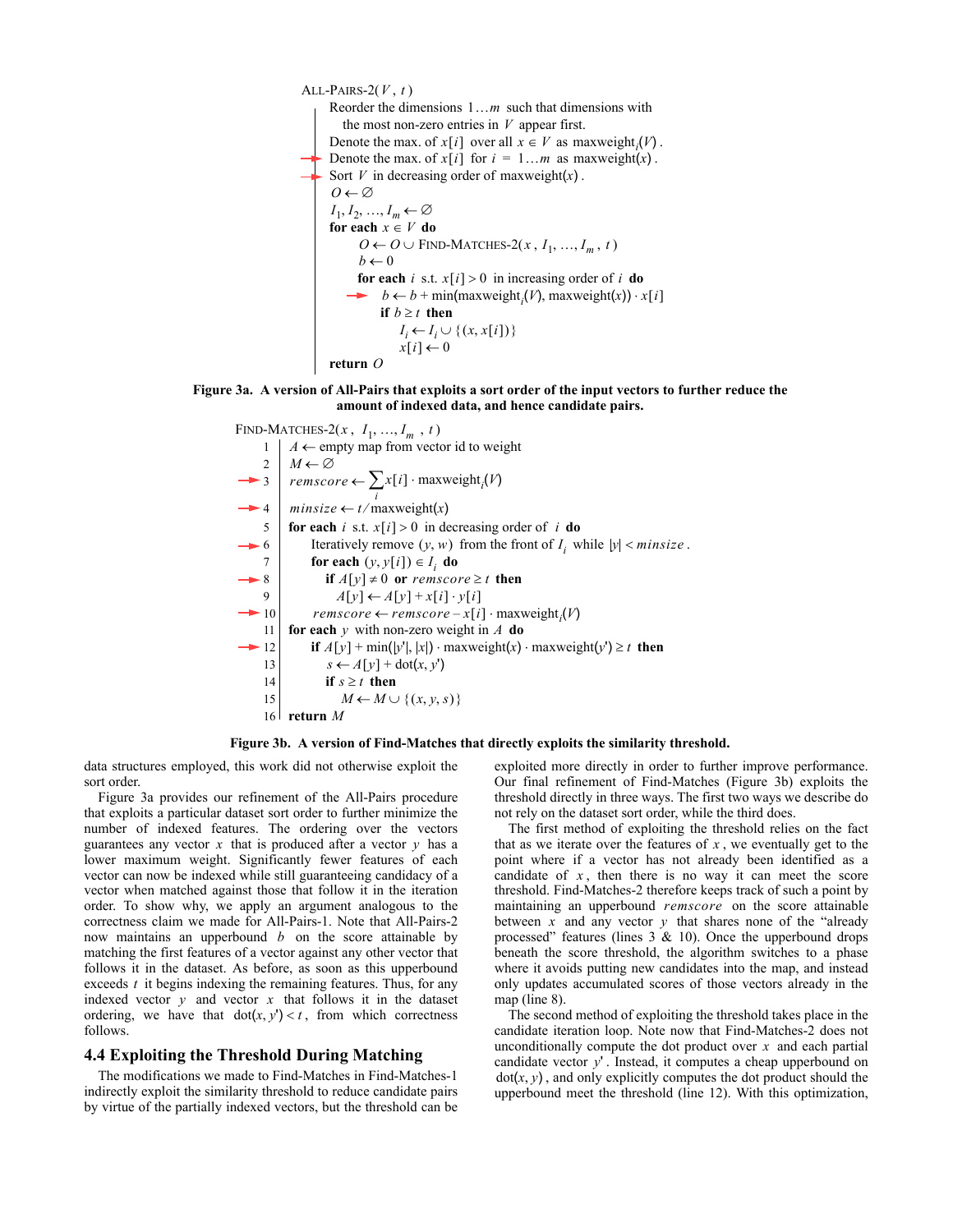$ALL$ -Pairs-Binary( $V, t$ ) Reorder the dimensions  $1...m$  such that dimensions with the most non-zero entries in  $V$  appear first. Sort V in increasing order of  $|x|$ . **for each**  $x \in V$  **do**  $O ← O ∪$  FIND-MATCHES-BINARY( $x$ ,  $I_1$ , ...,  $I_m$ ,  $t$ ) **for each** *i* s.t.  $x[i] = 1$  in increasing order of *i* **do if**  $b / |x| \ge t$  **then return**  *O O* ← ∅  $I_1, I_2, ..., I_m \leftarrow \emptyset$  $b \leftarrow 0$  $b \leftarrow b + 1$  $I_i \leftarrow I_i \cup \{x\}$  $x[i] \leftarrow 0$ 

$$
FIND-MATCHES-BINARY(x, I1, ..., Im, t)
$$
\n
$$
A ← empty map from vector id to int
$$
\n
$$
M ← ∅, \text{ remscore ← |x|}
$$
\n
$$
\text{ minsize ← |x| · t2
$$
\n
$$
\text{ for each } i \text{ s.t. } x[i] = 1 \text{ in decreasing order of } i \text{ do}
$$
\n
$$
= \text{Remove all } y \text{ from } Ii \text{ s.t. } |y| < \text{ minsize }.
$$
\n
$$
\text{ for each } y \in Ii \text{ do}
$$
\n
$$
\text{ if } A[y] ≠ 0 \text{ or } \text{ remscore } \geq \text{ minsize } \text{ then}
$$
\n
$$
A[y] ← A[y] + 1
$$
\n
$$
\text{ remscore ← \text{ remscore } - 1}
$$
\n
$$
\text{ for each } y \text{ with non-zero count in } A \text{ do}
$$
\n
$$
\text{ if } \frac{A[y] + y'}{\sqrt{|x|} \cdot \sqrt{|y|}} \geq t \text{ then}
$$
\n
$$
d ← \frac{A[y] + \text{dot}(x, y')}{\sqrt{|x| \cdot |y|}}
$$
\n
$$
\text{ if } d \geq t \text{ then}
$$
\n
$$
M ← M ∪ \{(x, y, d)\}
$$
\n
$$
\text{ return } M
$$

#### <span id="page-4-0"></span>**Figure 4. The All-Pairs algorithm specialized for binary vector input.**

most candidates of *x* are quickly excluded without iterating over their (potentially numerous) unindexed features.

The third optimization exploits the fact that for a vector  $x$ , we can show that any vector *y* that satisfies the similarity score threshold must meet the following minimum size ("minsize") constraint:

# $|y| \ge t$ / maxweight(x)

To see why, by definition, if two vectors *x* and *y* meet the similarity score threshold then  $dot(x, y) \ge t$ . Now, note that  $dot(x, y)$  < maxweight(x) · |y| . Thus, we have that maxweight(x)  $\cdot |y| \ge t$ , from which the claim follows.

Now, because vectors are processed by All-Pairs-2 in decreasing order of maxweight $(x)$ , the minimum allowable matching vector size increases monotonically as the algorithm progresses. We can therefore safely and permanently remove from the index any vector encountered that fails to meet the size constraint at any given point. We remove such vectors lazily during Find-Matches at the time a particular inverted list is required for score accumulation (line 6). Note that for efficiency we only remove such vectors from the beginning of each inverted list, which implies we do not necessarily remove all vectors that fail meet the size constraint. But note that the inverted lists are themselves grown in decreasing order of maxweight , and that maxweight is highly inversely correlated with vector size. The beginning of each list will thus typically contain most of the vectors eligible for removal.

In implementations (such as ours) that use arrays for inverted lists, removing elements from the beginning of a list can be costly due to the shifting of the remaining elements. In such a case, one can instead maintain a start offset into each inverted list array that can be incrementally advanced over vectors that no longer meet the size constraint. If desired, inverted lists could still be periodically filtered in order to reclaim memory occupied by the vectors too small to meet the similarity threshold.

#### **4.5 Specializations for Binary Vector Data**

Many applications have data that is most naturally represented using binary valued sparse vectors. While one could directly apply All-Pairs to binary vector data by simply normalizing the inputs to unit length and operating on the resulting weighted vectors, specialization avoids the need to perform any such conversion, and also allows for other optimizations. For example, when the input vectors are binary, there is no need to store vector weights within the inverted index as long as we can get at the vector sizes in order to appropriately compute the similarity function. In the case of cosine similarity, the similarity between two non-normalized binary valued vectors is as follows:

$$
\cos(x, y) = \frac{\sum x_i \cdot y_i}{\sqrt{|x|} \cdot \sqrt{|y|}} = \frac{\text{dot}(x, y)}{\sqrt{|x|} \cdot \sqrt{|y|}}
$$

Because binary input vectors are no longer of unit length, instead of sorting the input and computing bounds based on the maxweight vector property, the property of interest becomes the size of the input vectors. Recall that a vector's size is simply its number of features, and hence after unit-length normalization of binary valued vectors, the maximum weight of a vector is inversely proportional to its size. The binary-valued input specialization of All-Pairs algorithm appears in [Figure 4.](#page-4-0)

Correctness of the reduced indexing condition used in All-Pairs-Binary follows from the fact that the algorithm indexes all but a number of features *b* of a given vector *y* such that  $b/|y| < t$ . Recall that we denote the unindexed and indexed features of *y* and  $y'$  and  $y''$  respectively. We show that if vectors *x* and *y* satisfy the similarity threshold, they share at least one indexed term. Note first that since  $|x| \ge |y|$ :

$$
\frac{\text{dot}(x, y')}{\sqrt{|x|} \cdot \sqrt{|y|}} \le \frac{b}{\sqrt{|x|} \cdot \sqrt{|y|}} \le \frac{b}{\sqrt{|y|} \cdot \sqrt{|y|}} = \frac{b}{|y|} < t
$$

Next, since  $\cos(x, y) = \frac{\det(x, y')}{\sqrt{|x|} \cdot \sqrt{|y|}} + \frac{\det(x, y'')}{\sqrt{|x|} \cdot \sqrt{|y|}}$  and  $\cos(x, y) \ge t$ ,

we must have that:

$$
\frac{\text{dot}(x, y'')}{\sqrt{|x|} \cdot \sqrt{|y|}} > 0
$$

Hence *x* and *y* share at least one indexed term.

We have highlighted the minsize index pruning optimization used by Find-Matches-Binary, since it has been strengthened for the case of binary data. First, note that since inverted lists are grown in increasing order of vector size, all vectors that fail to meet the minimum size constraint appear at the front of the list. All such vectors can therefore be efficiently removed or advanced over, instead of just most of them as was the case with weighted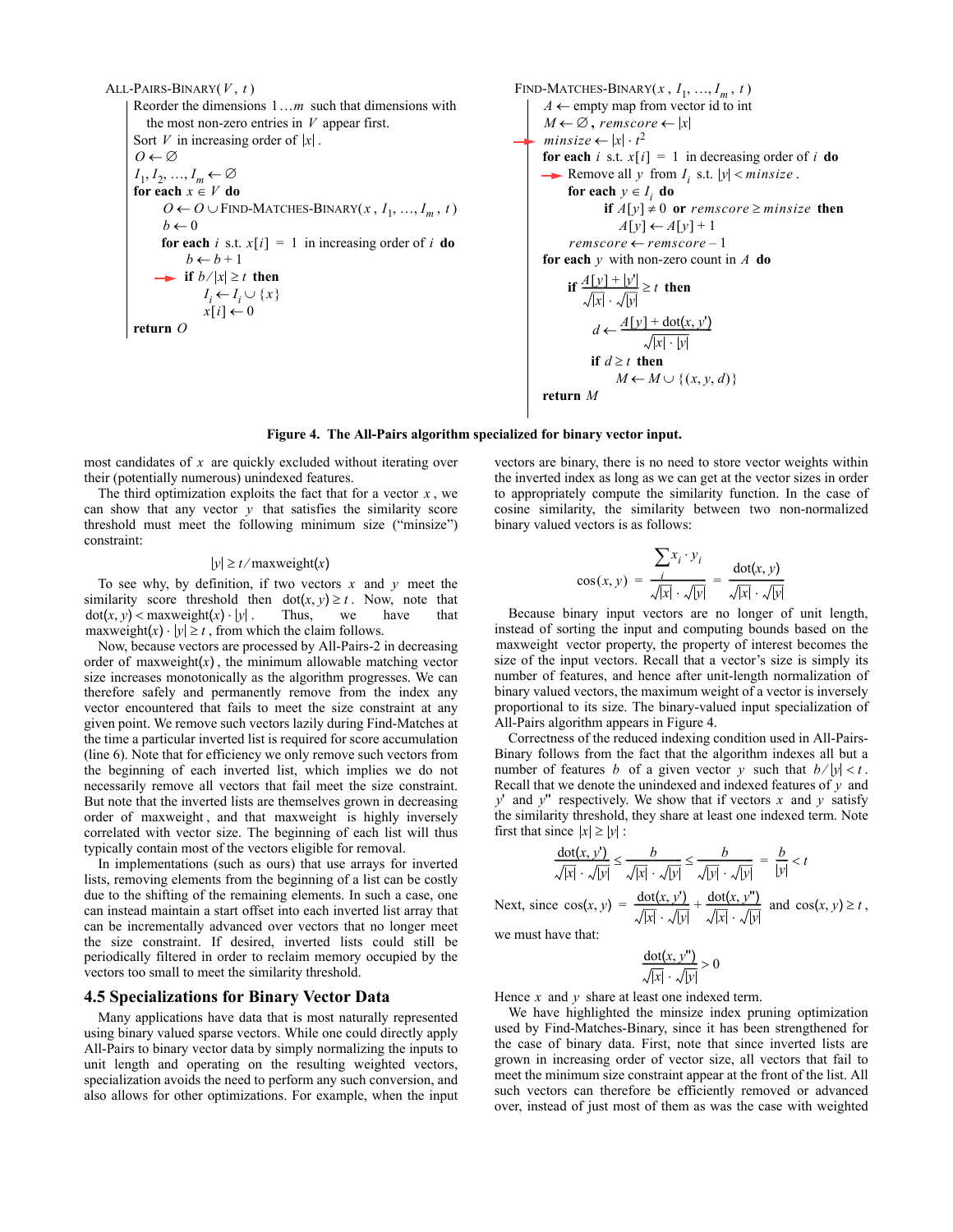

**Figure 5. Outdegree and Indegree distributions of the DBLP and query snippet containment data.**

<span id="page-5-2"></span>vector data. Now, for any pair of vectors *x* and *y* that meet a cosine similarity threshold  $t$ , we exploit the following minsize constraint, which as before increases monotonically as the algorithm progresses:

$$
y \geq |x| \cdot t^2
$$

To see why this condition holds, we have by definition:

$$
\frac{\det(x, y)}{\sqrt{|x|} \cdot \sqrt{|y|}} \ge t
$$

and hence,

$$
\frac{\det(x, y)^2}{|y|} \ge |x| \cdot t^2
$$

Since  $dot(x, y) \le |y|$ , we must also have that

$$
\frac{|y|^2}{|y|} = |y| \ge |x| \cdot t^2
$$
, and the condition is established.

# <span id="page-5-1"></span>**4.6 Extensions for Disk Resident Data**

We have described All-Pairs as storing each feature in RAM at most once during its execution. For datasets whose features exceed available memory, virtual memory thrashing would make such an approach impractical. For such situations, we have developed an out-of-core variant of the All-Pairs algorithm. For starters, All-Pairs must use an out-of-core sorting algorithm to impose the desired vector ordering. The remaining problem is to prevent the various memory resident data structures used for vector matching from exceeding available memory. Our solution is to have the algorithm index newly encountered vectors only up to the point where further indexing would exceed available memory. At this point, the algorithm switches to a "matching only" phase in which each remaining vector is kept in memory only for the duration of the Find-Matches call. To ensure completeness, once the end of the dataset is reached during the matching only phase, the algorithm clears out the index and other memory resident vector features, and performs a seek into the dataset to resume indexing anew from the last point it previously stopped indexing. This strategy is conceptually similar to the well-known block nested loops strategy employed by database systems for out-of-core table joins [\[18\].](#page-9-21) Due to the nature in which vectors are removed from the index during matching, it is possible for the partial index to become completely empty. Should this happen, our implementation immediately terminates the current dataset scan and proceeds to indexing and matching against the next dataset block.

# <span id="page-5-0"></span>**5. EXPERIMENTS**

In this section we compare All-Pairs to previous inverted list [\[21\]](#page-9-6) and signature based methods [[1](#page-9-5), [11](#page-9-19)]. We run these algorithms on three real world datasets which we describe in Section 5.1. Two of these datasets come from web applications, while the third is a much smaller but publicly available dataset compiled from DBLP data. All our implementations are in C++, and use the standard template library vector class for inverted lists and most other structures. We used the Google dense hash map class for performing score accumulation in Find-Matches and the dense hash set class for signature matching (both freely available from http://code.google.com/). All experiments in this subsection were performed on a 3.4 GHz Pentium-4 class machine with 3 Gbytes of RAM and a 7200 RPM SATA-IDE hard drive.

# **5.1 Datasets**

**QSC:** The first dataset we used was motivated by applications of query snippet data to determine semantic similarity between queries [\[19\]](#page-9-0) and for taxonomy generation [\[9\]](#page-9-3). We selected roughly the 5 million most frequent queries that were submitted to the Google search engine from the United States during one week in January 2006. Queries in the list were then normalized (e.g. excessive whitespace stripped). We then used the Google SOAP search API (http://www.google.com/apis/) to generate the top-20 search results and their snippet data for each query. We used the set of queries as candidate terms in the vector for each query, i.e., if query  $x_i$  appeared in the snippets for query  $x_i$  (and also met the criteria described next), then  $x_i[j] = 1$ . We only included term  $x_j$ in the vector for  $x_i$  if  $x_j$  appeared at least twice in  $x_i$ 's snippets, and the frequency of  $x_i$  in  $x_i$  's snippets was significantly higher than the background frequency of  $x_i$  across all queries.

The indegree (feature frequency) and outdegree (features per vector) distributions for this particular *query snippet containment* (QSC) dataset appear in [Figure 5](#page-5-2). While our significance thresholding resulted in a relatively restrained outdegree with an average of 36, the indegree follows a power law distribution. This dataset fits entirely in a 2 gigabyte process space, so the runtimes we report for it are almost entirely dominated by CPU overhead.

**Orkut:** The second dataset is the Orkut (http://orkut.com/) social network, in which each user is represented by a binary vector over the space of all users. A user's vector has a 1 in any dimension that represents himself or anyone the user has listed as a "friend." The Orkut graph is undirected since friendship is treated as a symmetric relationship. It consists of almost 20 million nodes (vectors) and 2 billion links (non-zero weights), yielding roughly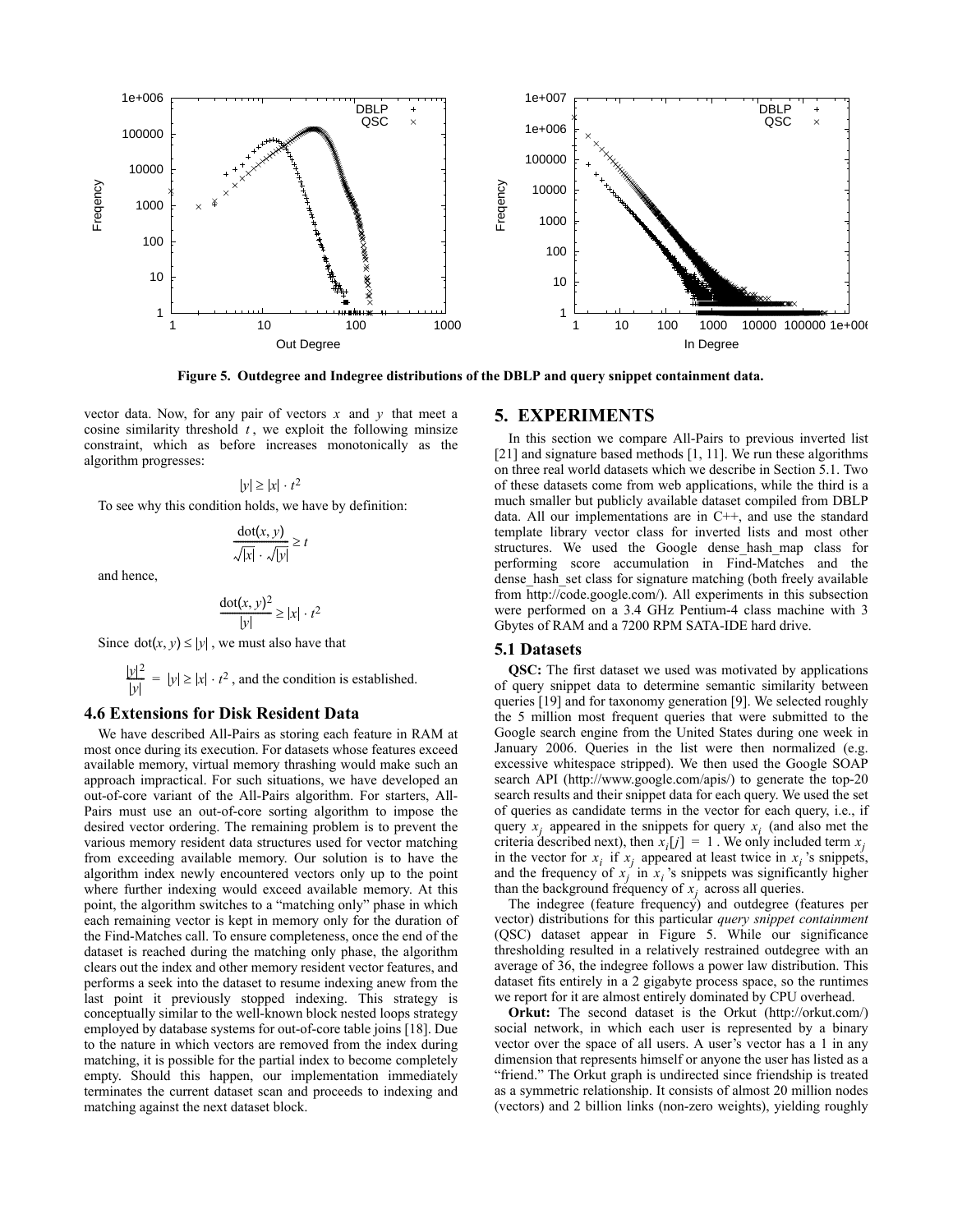

**Figure 6. Degree distribution of the Orkut social network.**

<span id="page-6-0"></span>100 features per vector on average. Similar pairs from this data reflect users who have a significant overlap in friends. This similarity data could be used in a variety of ways. For example, users with high similarity scores who are not already friends may be good targets for introductions.

The degree distribution for the Orkut graph appear in [Figure 6.](#page-6-0) As can be clearly seen from this figure, Orkut limits the number of friends of each user to 1000. This dataset is too large to fit into main memory on our test machine, so all experimental results on this dataset report the wall-clock time of the out-of-core algorithm variants. These variants were configured to halt indexing and enter the matching only phase after loading 250 million non-zero weights. Each algorithm thus required 8 passes over the dataset to process it in its entirety.

**DBLP:** The third dataset is compiled from a snapshot of the DBLP data as described in [\[1\]](#page-9-5). Our snapshot consisted of almost 800,000 vectors and 14 features per vector on average. The total number of dimensions was roughly 530,000.

All datasets are sorted in increasing order of vector size. Runtimes are for the sorted dataset even if the algorithm does not explicitly exploit the sort order. We confirmed the finding from previous work [\[21\]](#page-9-6) that performance was always better on the sorted dataset. We did not include the time required to perform the dataset sort, which for QSC and DBLP was negligible. Because Orkut required an out-of-core sort (the linux "sort" command was used with a 2 gigabyte memory buffer), sorting required 21 minutes.

We use similarity thresholds between .5 and .9 in our experiments. We chose .5 as the lowest setting based on previous work on semantic query similarity that found semantically similar query pairs to typically have scores above .5 [\[19\].](#page-9-0) The number of result pairs for each threshold and each dataset appears in [Figure 7.](#page-6-1)

## **5.2 Comparison of Inverted List-Based Approaches**

We compared All-Pairs to another inverted-list based approach, ProbeOpt-sort [\[21\].](#page-9-6) ProbeOpt-sort is an algorithm that dynamically builds an inverted index and consults the index to identify candidate vectors much like All-Pairs. Unlike All-Pairs, it indexes every feature, but it does use the similarity threshold to reduce the inverted lists that must be scanned in full in order to generate candidates. For each candidate identified by the inverted list scans, any remaining relevant inverted lists are probed using a doubling binary search. Before each binary search, a score upperbound is computed, and if the score upperbound falls beneath the threshold, the algorithm moves on to the next candidate. ProbeOpt-sort was presented in [\[21\]](#page-9-6) for the Overlap similarity metric, so for an apples-to-apples comparison, we modified our



<span id="page-6-1"></span>**Figure 7. Algorithm output size for a given threshold.**

implementation for cosine distance by having ProbeOpt-sort apply the same cosine distance upperbounding technique used by All-Pairs-Binary within its candidate evaluation loop. We did not compare against a variant of ProbeOpt-sort called ProbeOptcluster since ProbeOpt-cluster was found to be only slightly faster.

To shed more insight on the impact of the optimizations within All-Pairs, we implemented a version of the algorithm which, like ProbeOpt-sort, did not explicitly rely on the dataset sort order. The algorithm is called All-Pairs-Unsorted within the graphs. The difference between All-Pairs-Unsorted and All-Pairs is that All-Pairs-Unsorted does not explicitly exploit the sort order of the records (even though we still run it on the sorted datasets.) So All-Pairs-Unsorted uses only maxweight $_i(V)$  and not maxweight $(x)$ to determine how much of the vector needs to be indexed. For binary datasets, the reduced indexing condition of All-Pairs-Unsorted is  $b/|v| < t^2$  instead of  $b/|v| < t$ . All-Pairs-Unsorted also cannot exploit the minsize pruning method that iteratively removes small records from the front of the inverted lists.

Results for all three datasets appear in [Figure 8](#page-7-0). Even though it lacks any explicit sort-order-dependent optimizations, All-Pairs-Unsorted always outperforms ProbeOpt-sort, typically by at least a factor of 2. Much of the speedup is due to indexing only part of each input vector, though hash-based score accumulation in place of queue-based merging is also a factor. Note that for all datasets, the sort-dependent optimizations lead to an even larger performance gain. On the QSC dataset, All-Pairs outperforms ProbeOpt-sort from a factor of 22x at .9 threshold to a factor of 8x at .7. ProbeOpt-sort failed to complete at lower threshold settings within the 1000 minute time limit we imposed.

On the Orkut dataset, All-Pairs is much faster (2-3x) than All-Pairs-Unsorted, but the performance difference is less than witnessed on the other datasets for the following reasons: (1) The artificial 1000 friend limit prevents highly frequent features -- a key source of inefficiency, and (2) the fact that the data was diskresident led to some IO overhead, which was similar across all algorithms. Our ProbeOpt-sort variant modified to handle out-ofcore datasets based on the approach described [Section 4.6](#page-5-1) was not able to complete within 1000 minutes even with a .9 similarity threshold. We suspect ProbeOpt-sort performed poorly on this dataset due to the longer average vector size.

Performance characteristics on the DBLP data was similar to QSC, with All-Pairs providing a speedup of approximately 6x over ProbeOpt-Sort across all similarity thresholds.

### **5.3 Comparison with Signature-Based Methods**

Here we compare All-Pairs with two signature-based methods for finding all similar pairs: LSH [\[11\]](#page-9-19) and PartEnum [\[1\].](#page-9-5) LSH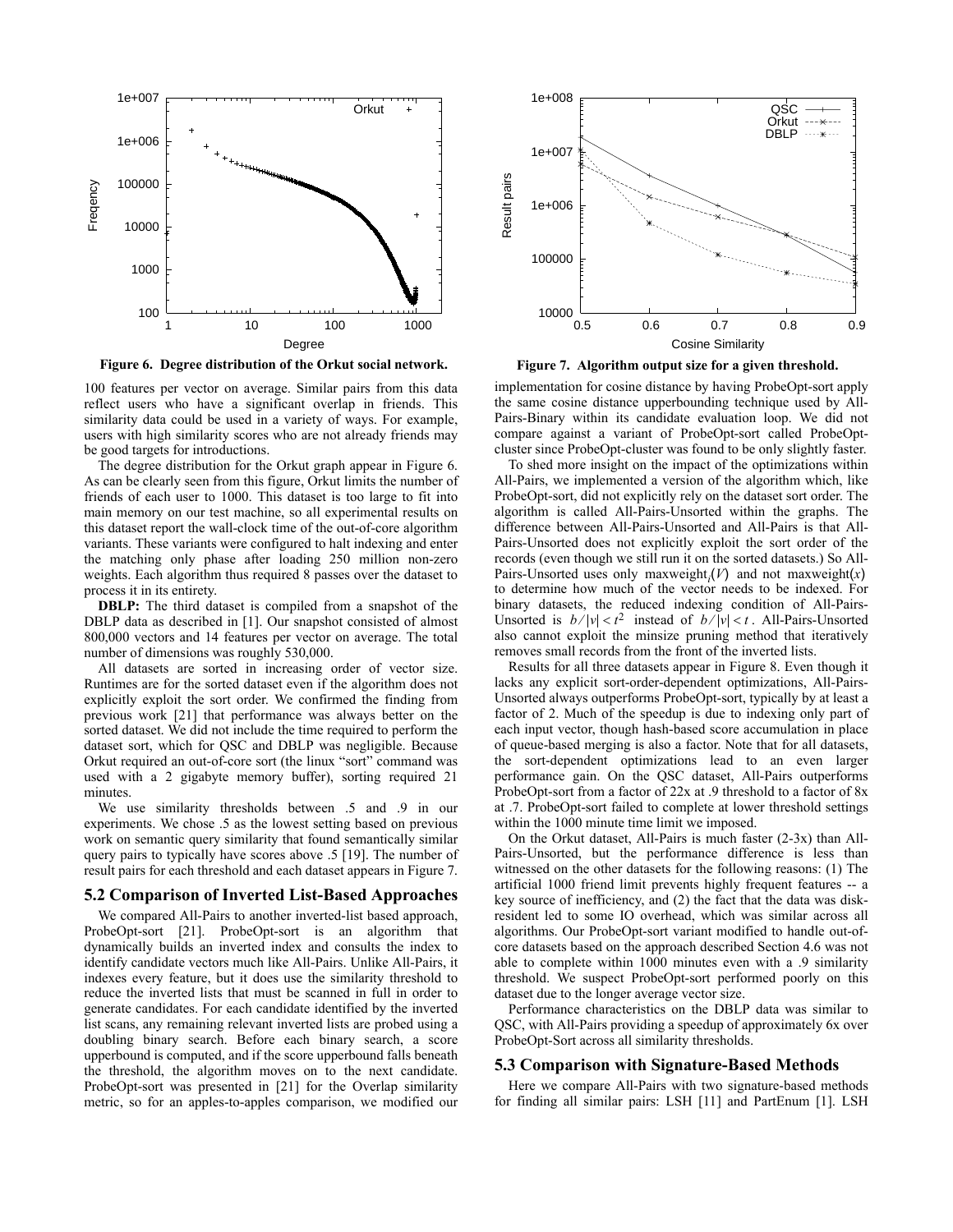

**Figure 8. Inverted List Algorithm Performance**

<span id="page-7-0"></span>(Locality Sensitive Hashing) is a well-known approximate algorithm for the problem. It first generates *d* random projections of the set of dimensions. Next, for each input vector and each random projection, the algorithm generates a signature by combining the vector features belonging to that projection. Thus *d* signatures are generated for each vector. If two vectors have a matching signature along the same projection, a candidate pair is generated. The false negative rate is controlled using the number of projections *d* . In our experiment, we set *d* to allow for at most 5% false negatives measured as actual error.

PE (PartEnum) is another signature based algorithm that like All-Pairs is guaranteed to generate all pairs that satisfy the similarity threshold. The intuition is that a similarity threshold *t* can be converted to a threshold *k* on the Hamming distance between two vectors. Signatures are generated in such that any two vectors whose Hamming distance is less than *k* will have at least one matching signature. The conversion of Jaccard similarity to Hamming distance is covered in [\[1\]](#page-9-5):

$$
k = \frac{(1-t)}{(1+t)} \cdot (|x| + |y|)
$$

To use PartEnum with the cosine similarity metric, we derived the following conversion from cosine similarity to Hamming distance:<sup>1</sup>

$$
k = |x| + |y| - 2 \cdot t \cdot \sqrt{|x| \cdot |y|}
$$

Given a vector  $x$ , an upper bound  $l_u$  on the size of any vector that matches  $x$  with cosine similarity at least  $t$  is as follows:

$$
l_u = |x|/t^2
$$

We use this bound to partition the vectors into groups by size, such that only the vectors in each group or in adjacent groups need to be compared. Since we follow the same approach as in Figure 6 of [\[1\],](#page-9-5) we omit further details, except to point out that the equations corresponding to lines (b) and (c) in Figure 6 for cosine similarity are:  $r_i = \lfloor l_i / t^2 \rfloor$  in line (b), and  $k_i = \lfloor 2 \cdot (1-t) \cdot r_i \rfloor$ in line (c).

[Figure 9](#page-8-2) shows the running times for PartEnum, LSH and All-Pairs on the DBLP data using both cosine similarity (left graph) and Jaccard similarity (right graph). With cosine similarity, PartEnum fails to complete for all but the highest 2 threshold settings within the 200 minute time limit we imposed; at these settings, All-Pairs is 16 to 700 times faster. The speedup given Jaccard similarity is less dramatic, but still at least an order of magnitude. The reason for the wider performance discrepancy when using cosine distance is that the bound on Hamming distance is a factor of  $1 + t$  higher. Without tight bounds on Hamming distance, PartEnum needs to generate many candidates to guarantee completeness. Even though LSH only provides an approximate solution to the problem, All-Pairs outperforms it by 2 to 15 times for cosine similarity, and 1.3 to 6 times for Jaccard similarity. This discrepancy in speedups is due to the fact that at the same threshold, LSH needs to use more signatures for the cosine similarity than Jaccard similarity to ensure a 5% or lower false negative rate.

To understand the performance advantage of All-Pairs over the signature based schemes, note that signature based algorithms fully scan each vector in a candidate pair to compute their similarity score. So for example if a vector *x* appears in 10 candidate pairs, *x* will be scanned in its entirety 10 times. In contrast, All-Pairs only scans *x* once for all vectors shorter than *x* . For vectors *y* longer than  $x$ , only the portions of  $x'$  (the indexed part of  $x$ ) that intersect  $y$  are scanned. The unindexed portion of  $x$  is rarely scanned due to the effectiveness of the score bound condition. All-Pairs also exhibits better cache locality, since it sequentially scans inverted lists, rather than jumping between candidate pairs. Finally, and perhaps most importantly, signature based schemes are less effective in reducing the number of candidate pairs at lower

 $\cos(x, y) = \frac{\det(x, y)}{\det(x) \cdot y} \ge t$ , and thus:  $dot(x, y) \ge t \cdot \sqrt{|x| \cdot |y|}$ . Finally, we get:  $|x| + |y| - 2 \cdot \text{dot}(x, y) \le |x| + |y| - 2 \cdot t \cdot \sqrt{|x| \cdot |y|}$ 

We give the derivation for completeness. Hamming distance is defined as  $|x| + |y| - 2 \cdot \text{dot}(x, y)$ . Given vectors *x* and *y* that satisfy a cosine similarity threshold *t* :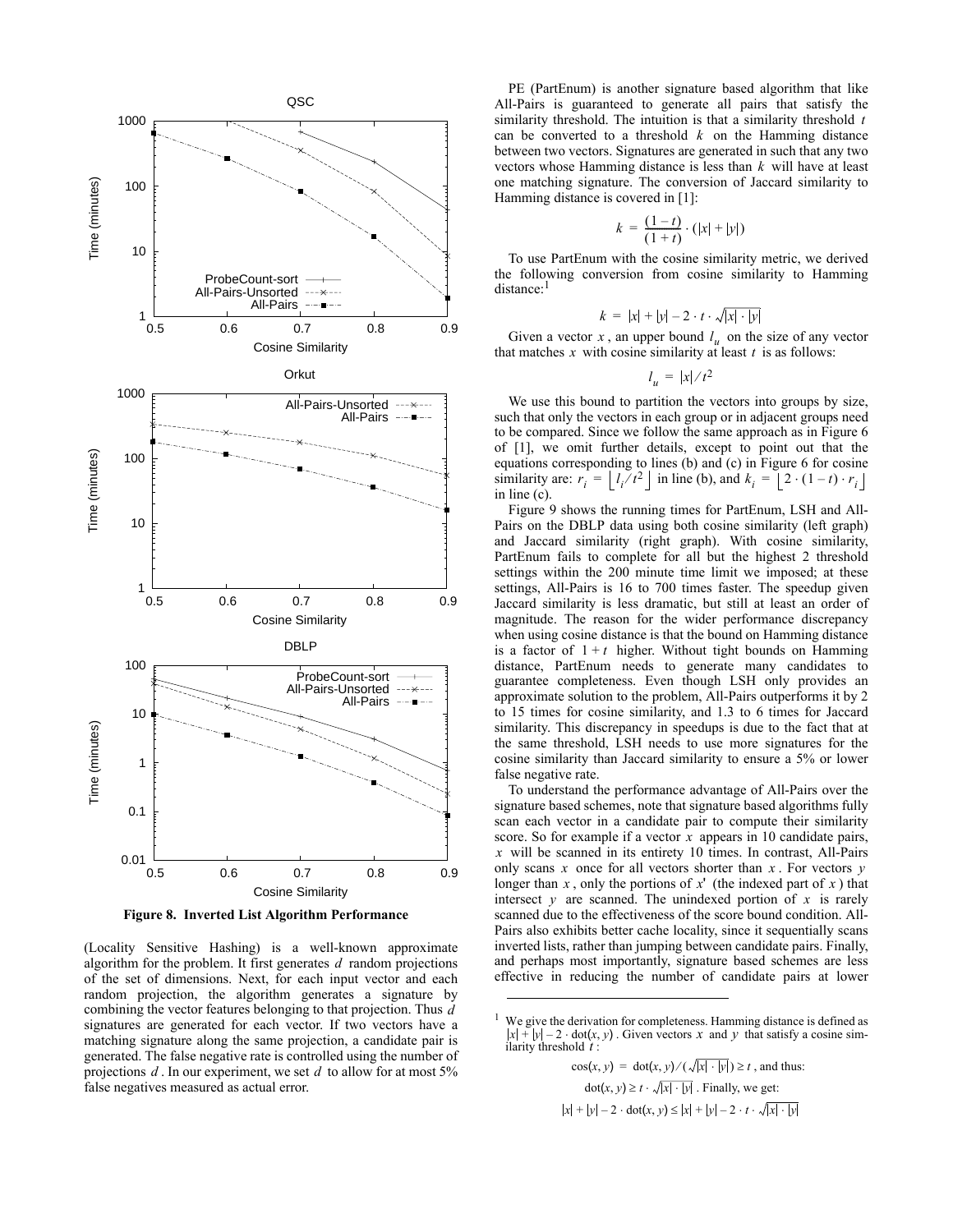

**Figure 9. Signature-Based Algorithm Performance**

Jaccard coefficient:

<span id="page-8-2"></span>similarity thresholds. It is also worth noting that both PartEnum and LSH performance are highly dependent on their parameter settings. We spent considerable time tuning parameters to optimize their runtime.

# <span id="page-8-0"></span>**6. OTHER SIMILARITY MEASURES**

Although our main algorithm explicitly exploits the cosine similarity metric, it can be generalized to several other similarity measures. We demonstrate this generalization capability with the following common similarity measures: Jaccard coefficient, dice coefficient, and overlap coefficient. These similarity measures are defined over binary vector inputs as follows:

| Cosine         | $\text{sim}(x, y) = \frac{\text{dot}(x, y)}{\sqrt{ x  \cdot  y }}$         |  |
|----------------|----------------------------------------------------------------------------|--|
| Overlap        | $\text{sim}(x, y) = \frac{\text{dot}(x, y)}{\text{min}( x ,  y )}$         |  |
| Dice           | $\text{sim}(x, y) = \frac{2 \cdot \text{dot}(x, y)}{ x  +  y }$            |  |
| <b>Jaccard</b> | $\text{sim}(x, y) = \frac{\text{dot}(x, y)}{ x  +  y  - \text{dot}(x, y)}$ |  |

|  |  | <b>Table 1: Similarity Measures</b> |  |
|--|--|-------------------------------------|--|
|--|--|-------------------------------------|--|

Conveniently, the reduced indexing condition used in All-Pairs-Binary already preserves completeness given any of these similarity measures. Recall that the algorithm indexes all but a number of features *b* of a given vector *y* such that  $b/|y| < t$ . We therefore need only show that the unindexed portion of the vector *y* (denoted *y*' ), which consists of the last *b* unit valued weights in *y* , contributes an amount to the similarity score that alone is not enough to meet the threshold. For an indexed vector *y* and any vector *x* following it in the ordering  $(|x| \ge |y|)$ , the following inequalities establish these results.

Overlap coefficient:

$$
\frac{\text{dot}(x, y')}{\min(|x|, |y|)} \le \frac{b}{\min(|x|, |y|)} = \frac{b}{|y|} < t
$$

Dice coefficient:

$$
\frac{2 \cdot \text{dot}(x, y')}{|x| + |y|} \le \frac{2b}{|y| + |y|} = \frac{b}{|y|} < t
$$

 $dot(x, y')$  $\frac{\operatorname{dot}(x, y')}{|x| + |y| - \operatorname{dot}(x, y)} \le \frac{b}{|x| + |y| - \operatorname{dot}(x, y)}$ Note that  $dot(x, y) \le |x|$ , hence:  $\frac{b}{|x| + |y| - \text{dot}(x, y')} \le \frac{b}{|x| + |y| - |x|} = \frac{b}{|y|} < t$ 

Given that the existing reduced indexing condition is sufficient, the only modifications required are of Find-Matches-Binary where we compute the similarity score, upperbound the similarity score, and compute a monotone minimum size constraint on candidate vectors. We forego providing details to these variations due to space constraints, though they can be derived by appropriately adapting the techniques used to handle cosine distance. Similar generalizations are also possible for other similarity functions over weighted vector data.

Performance of the All-Pairs algorithm when using these alternate similarity metrics appears in the left-hand graph of [Figure](#page-9-22)  [10.](#page-9-22) Note that there is a modest increase in runtime for some of these alternate metrics. The explanation for this runtime increase can be seen from the accompanying graph which reports the number of similar pairs in the output. For the same threshold setting, the overlap measure allows many more pairs, which results in an increase in the number of vector intersections that must be performed by Find-Matches. Dice is slower than cosine distance despite producing similar size output because the minsize of matching vectors cannot be bounded as effectively.

### <span id="page-8-1"></span>**7. CONCLUSIONS AND FUTURE WORK**

The problem of finding all pairs of similar vectors arises in many applications such as query refinement for search engines and collaborative filtering. We presented two key insights in this paper not identified in previous work:

- An inverted list based approach to the problem need not build a complete inverted index over the vector input.
- Appropriately ordering the vectors in addition to the dimensions can vastly reduce the search space.

We aggressively exploited these insights to produce an algorithm, All-Pairs, that is easy to implement and does not require any parameter tuning. The simplicity of the approach is combined with dramatic performance gains: We found All-Pairs to be 5 to 22 times faster than ProbeCount-sort, and between 10 to over 700 times faster than PartEnum. All-Pairs is even 1.3 to 15 times faster than an approximate algorithm, LSH tuned to have a 5% false negative rate.